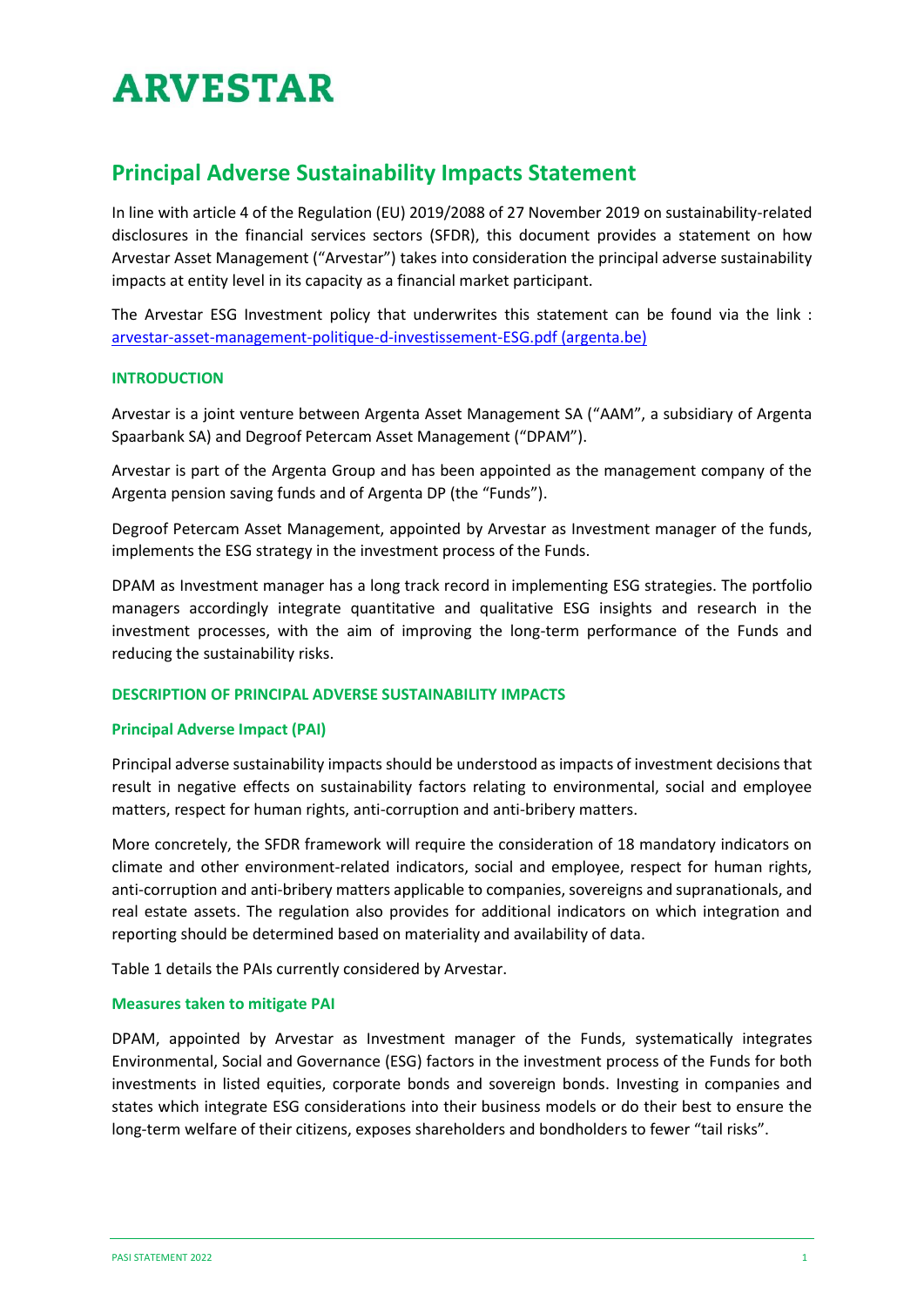The chapter 4 entitled " ESG as part of the investment process" of our ESG Investments Policy describes how the ESG integration is organized for the different asset classes.

#### **Environmental factors**

Arvestar fully welcomes and supports the energy transition and calls for the effective mitigation of climate change.

Environmental factors which are monitored and integrated in the investment decision making of Arvestar's strategies concern amongst others climate change, circular economy, natural resources conservation, etc.

To measure these factors, and the potential associated negative impact, a number of indicators are used (non-limitative list):

- Carbon emissions or weighted average carbon intensity;
- Renewable vs. non-renewable energy consumption or production;
- Water emissions;
- Water stress;
- Hazardous waste or non-recycled waste.

#### **Social factors**

Next to environmental indicators, also social factors are monitored and integrated in the investment decision making of Arvestar's strategies. These concern amongst others human or labour rights, health & safety, corruption, diversity, human capital, etc.

To measure these factors, and the potential associated negative impact, a number of indicators are used (non-limitative list):

- HR policies;
- Policies on bribery and corruption;
- Exposure to severe HR issues;
- Existence of health and safety policies.

#### **Governance factors**

Thirdly, also governance factors are monitored and integrated in the investment decision making of Arvestar's strategies. Examples of such governance factors are Board composition, shareholder structures or oversight.

To measure these factors, and the potential associated negative impact, a number of indicators are used (non-limitative list):

- Board independency;
- Executive remuneration;
- Voting rights structure;
- Controversies.

Governance also involves business ethics, so mainly issues related to bribery and corruption or competitive behaviour.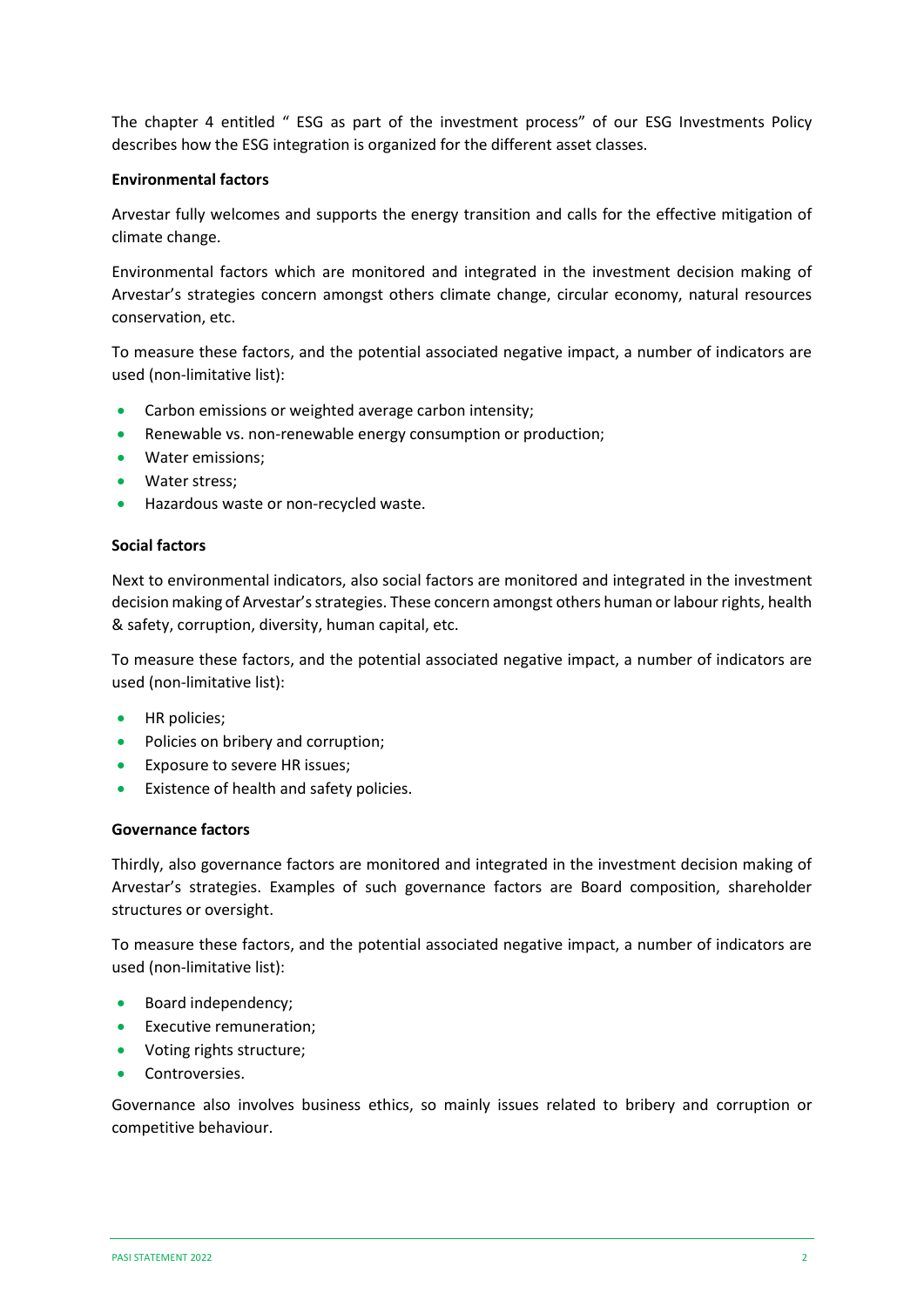#### **DESCRIPTION OF POLICIES TO IDENTIFY AND PRIORITISE PRINCIPAL ADVERSE SUSTAINABILITY IMPACTS**

Arvestar is committed to defend the fundamental rights i.e. human rights, labour rights, fight against corruption and protection of the environment. Furthermore, Arvestar is committed to reduce its negative impact by avoiding activities or behaviours which can significantly harm a sustainable and inclusive growth as promoted by the EC 2030-2050 Program.

The monitoring and integration of Environmental, Social and Governance factors, via the use of indicators and metrics, are translated in Arvestar's policies on exclusions, engagement and voting in order to properly identify and prioritize key negative impacts.

All Principle Adverse Impact indicators (i.e. to measure the negative impacts on ESG factors) are monitored on portfolio level and will be disclosed in line with regulatory requirements.

Within the corporate ESG assessment or screening approach, the above mentioned indicators/KPIs are included in several parts of the screening process :

#### • **Norms-based screening**

Normative screening is intended to defend fundamental rights by assessing compliance of the issuers with recognized Global Standards : UN Global Compact, ILO instruments, OECD Multinational Enterprises (MNE) Guidelines, UNGPs and underlying Conventions and Treaties.

The severity of the allegations is assessed based on national and international law, but it also takes into account internationally-accepted ESG standards (Global Standards). Following the assessment, companies are classified as compliant, non-compliant or are placed on a watch list.

Example : corporates breaching ILO conventions or human rights are excluded from the investible universe of the Funds.

#### • **Controversial activities**

The controversial activity screening has an important role to play in ensuring that the Funds are not exposed to corporate activities that are deemed unethical, irresponsible or unsustainable and therefore generate principal adverse sustainability impacts.

In its ESG Investment policy, Arvestar details which business activities and sectors are excluded as well as the thresholds applied to the level of involvement in controversial activities.

Example : controversial weapons are excluded from the investment universe of the Funds.

#### • **Mapping companies' controversies**

In addition, companies are assessed on the basis of the allegations they (might) face in relation to ESG controversies as these serve as an important indicator of the effectiveness of ESG-related policies and programs.

The severity of an allegation or how controversial the activity of the company is, is determined based on the impact, nature, scope, recurrence of the incident, the response of the company, the responsibility of the management and the overall CSR policies and practices that are in place within the company.

Example : corporates exposed to severe controversies involving water emissions, waste, corruption and bribery, etc. are excluded;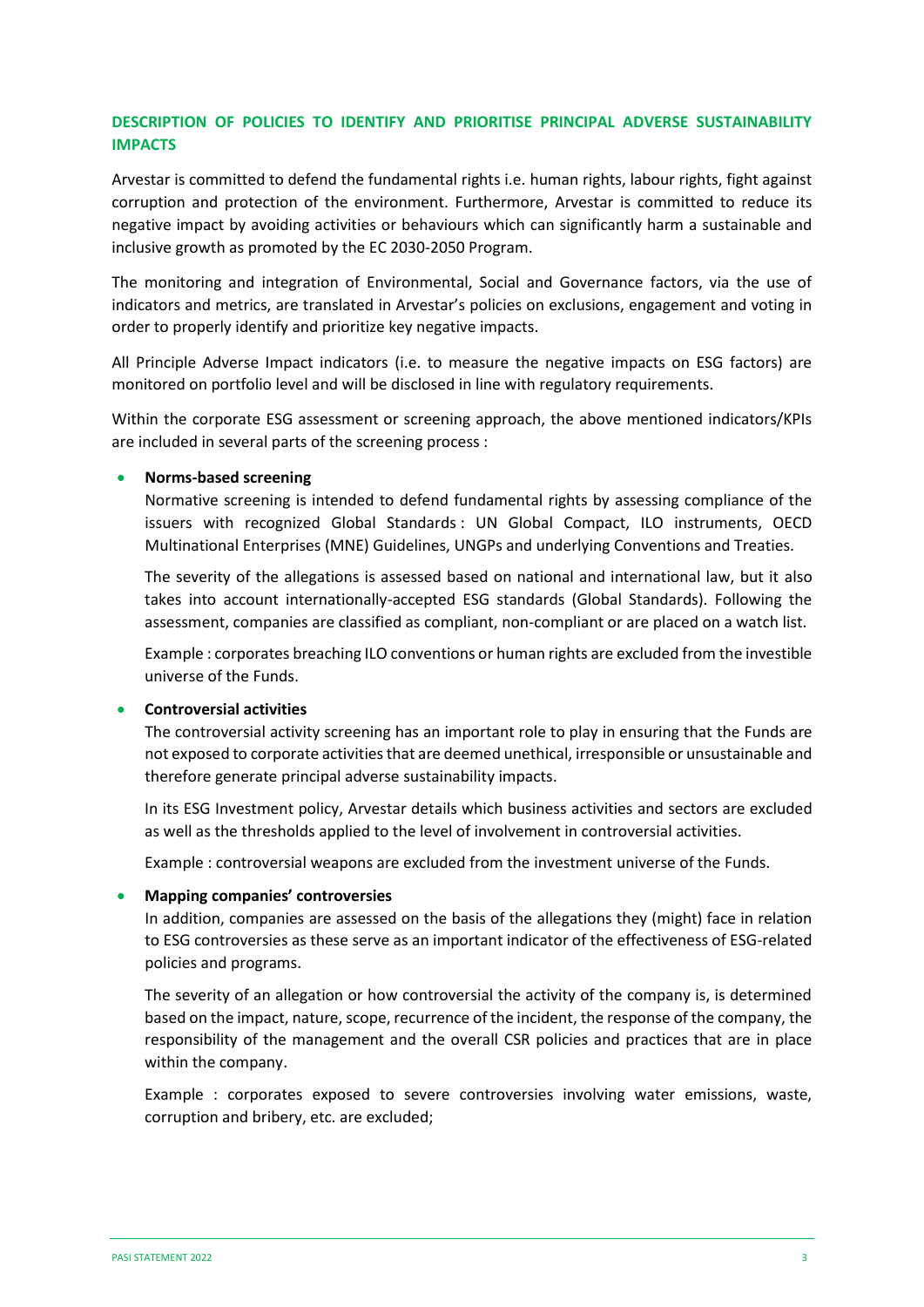#### • **Best-in-class ESG screening**

Targets environmental, social and governance factors by excluding the 20% worst scoring companies per sector from the investment universe of the Funds.

Companies are evaluated per industry according to the peer group specific ESG scoring models of the data providers. The model assesses a company's exposure, policies, programs, management systems and qualitative and quantitative performance.

Example : ESG ratings by extra-financial rating agencies take into account material ESG topics and controversies related to the KPIs in their rating approach, hence excluding the worst performers.

For additional information on the integration of ESG challenges in the investment process of the Funds, reference is made to the chapter 6 'ESG Strategies' of the Arvestar ESG Investment Policy.

#### • **Sovereign issuers**

Next to the evaluation of companies business, the investment analysis also covers a screening for governments. A country sustainability model is used by the Investment manager (DPAM) to screen Sovereign bonds.

The Funds shall not finance :

- States that have not ratified or have not implemented in equivalent national legislation:
	- $\circ$  the eight fundamental conventions identified in the International Labour Organisation's declaration on Fundamental Rights and Principles at Work
	- o at least half of the 18 core International Human Rights Treaties
	- States which are not party to:
		- o the Paris Agreement
		- o the UN Convention on Biological Diversity
		- o the Nuclear Non-Proliferation Treaty
- States with particularly high military budgets (>4% GDP)
- States considered 'Jurisdictions with strategic AML/CFT deficiencies' by the FATF
- States with less than 40/100 on the Transparency International Corruption Perception Index
- Countries that are considered undemocratic and qualified as "not-free" by the Freedom House 'Freedom in the World' survey and The Economist Intelligence Unit Democracy Index

The Funds can invest for reasons of diversification or (currency risk) hedging, in public debt instruments issued by core reserve (non-EURO) currency issuers<sup>1</sup> that do not comply with the above requirements, to a maximum of 30% (in total) of the portfolio.

<sup>1</sup> I.e. the US, Japan and the UK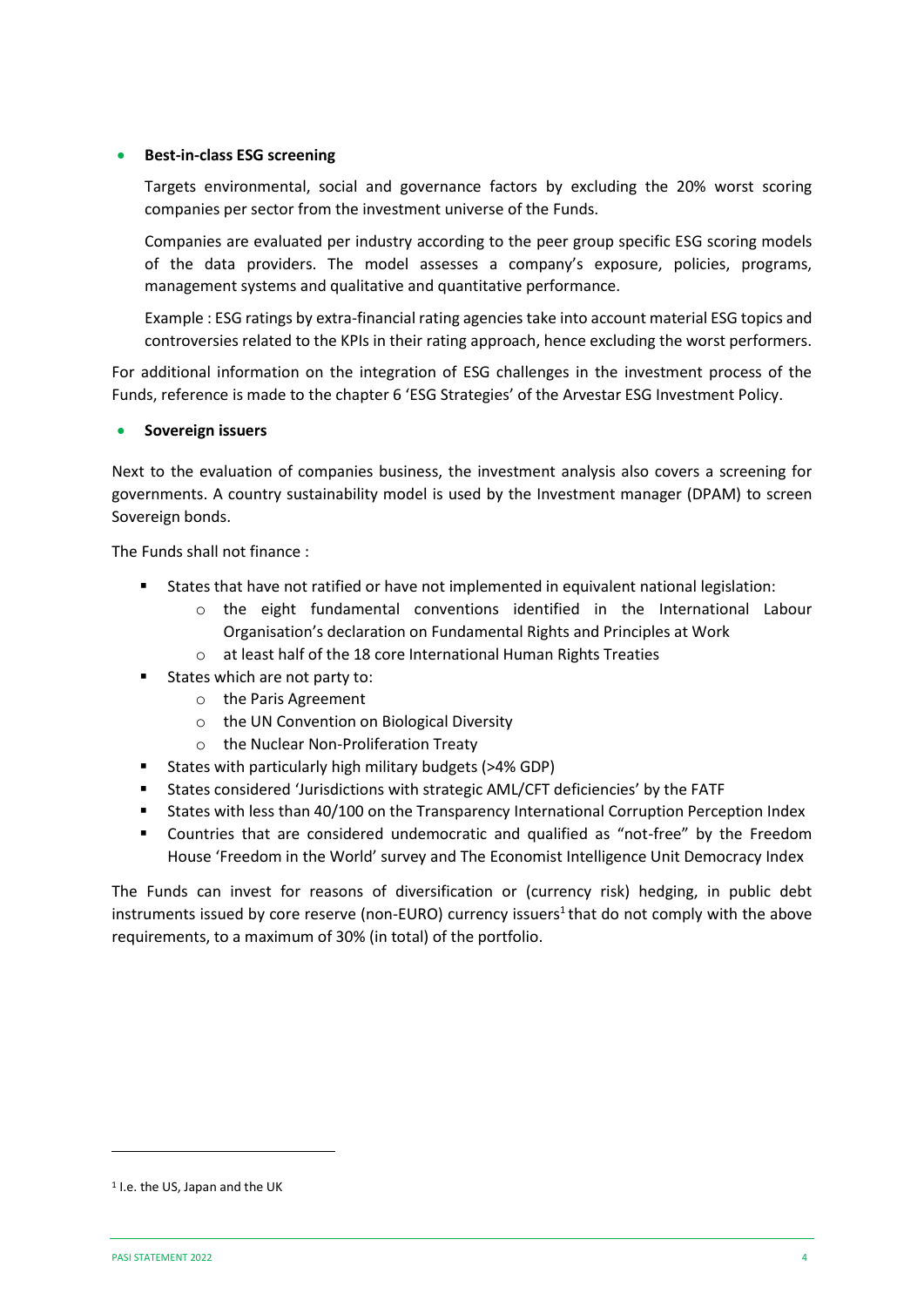#### **SUMMARY OF ENGAGEMENTS POLICIES**

Arvestar's policy on shareholder engagement in general and, within the meaning of the Directive (EU) 2017/828 of 17 May 2017 amending Directive 2007/36/EC as regards the encouragement of long-term shareholder engagement in particular, is comprised of the following policies:

#### • **Engagement Policy:**

Arvestar's engagement policy relies on the Investment manager (DPAM) engagement policy. The Funds are in scope of DPAM's engagement policy which is consistently applied to all investment funds managed by DPAM.

This policy makes a distinction between :

- entering a dialogue to improve the quality of the fundamental research for better-informed investment decisions and sustainable long-term performances and
- engaging formally with the issuers to contribute to a better society. This can be achieved by either:
	- o reducing the negative impact of its investments, or
	- $\circ$  by defending values and convictions which are essential for the company and society.

The policy also details expectations towards investee companies, the means of engagement, the associated timeframes for engagements and the escalation processes.

#### • **Voting policy :**

Next to direct dialogues with investee companies, engagement is an important pillar for the Funds' shareholder responsibility. It can also be used to support voting decisions made at shareholders' meetings of investee companies, in accordance with a voting policy that actively supports best corporate governance practices.

Adopting a voting policy and participating in general and extraordinary shareholders' meetings are therefore an integral part of the Arvestar's responsibilities. The voting policy describes the values and principles of good governance supported by Arvestar for the Funds as investors, including the issue of environmental protection, social issues and governance in a global sense.

Arvestar's voting policy incorporates DPAM's voting policy. Arvestar has delegated to DPAM in its capacity as Investment manager of the Funds the exercise of the voting rights attached to shares of issuers (within the scope of DPAM's voting policy) held by the Funds. DPAM's voting policy describes the scope and the manner in which DPAM exercises the voting rights attached to the shares of issuers held by the Funds. This policy describes the implementation of its voting activities in line with its expectations on corporate governance, which consists of :

- the protection of shareholders with the aim of creating long-term value and the equal treatment of shareholders on the basis of the principle "one share, one vote, one dividend" and the protection of minority shareholders,
- a sound corporate governance, which is related to efficient and independent management and monitoring systems,
- transparency & integrity of information, which should be reliable, clear, comprehensive and communicated in a timely manner, and finally
- social, environmental & good governance responsibility of a sustainable company, ensuring that its human capital is put at the core of its interests and that the global environment in which it operates is respected.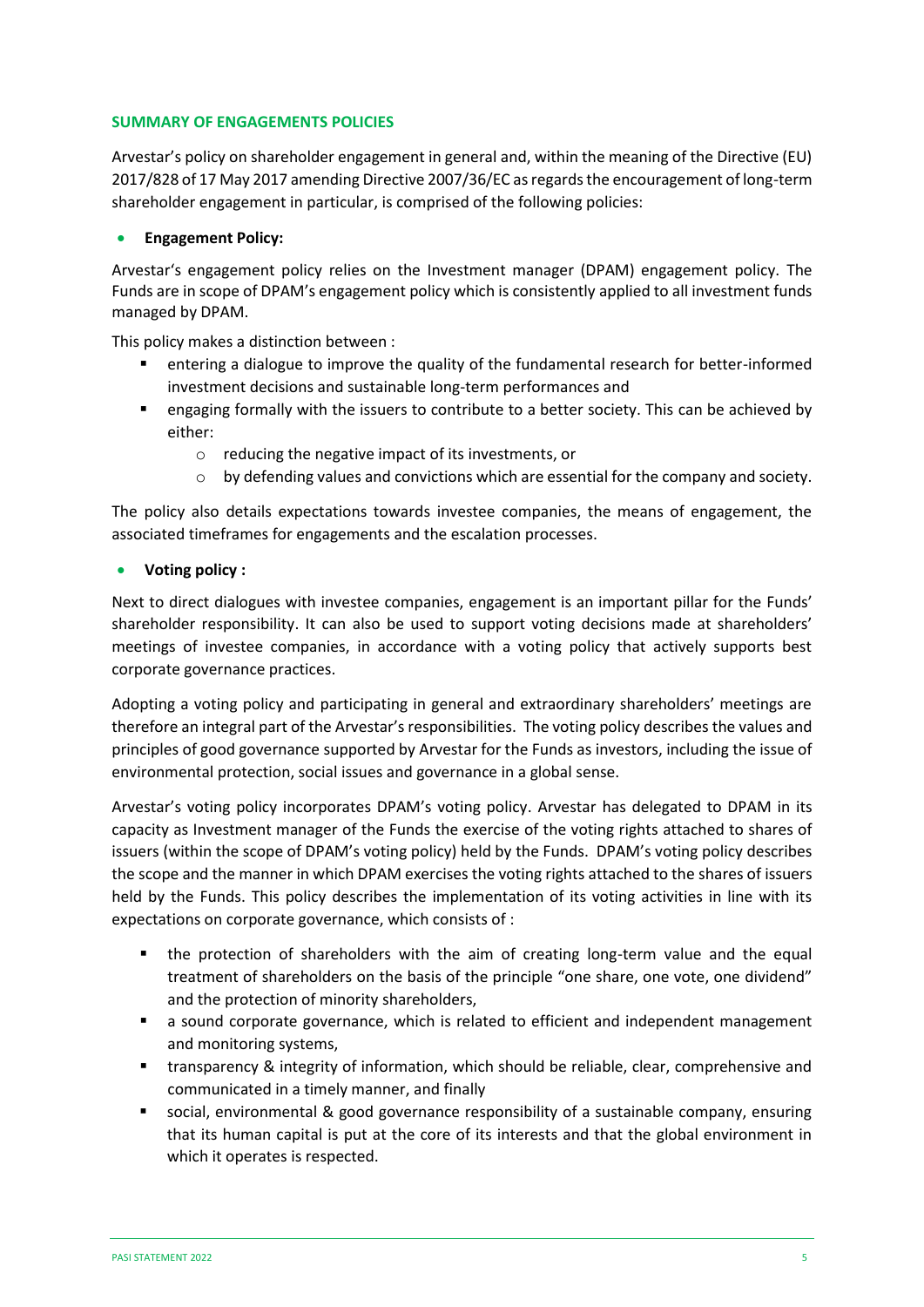#### • **Arvestar's ESG Investment Policy:**

The ESG policy lists the commitments of Arvestar as a responsible actor and describes the adopted ESG strategies (ESG integration, best-in-class, norms-screening, etc.) and the manner in which sustainability risks and ESG factors are integrated in the investment making decision process. Through the different choices, approaches and applied methodologies, the aim is to optimize the positive net impact on the society and to reduce the negative impact of investments by integrating systematically the question of the harmful impacts any investment might have.

#### **REFERENCE TO INTERNATIONAL STANDARDS**

In relation to the alignment with the Paris Agreement, Arvestar is committed to reduce its negative impact by avoiding activities or behavior which can significantly harm a sustainable and inclusive growth as promoted by the EC 2030-2050 Program to achieve the ambitious target of limiting global warming to +2°C above pre-industrial levels, and preferably to max. +1.5°C.

Normative screening is intended to defend fundamental rights by assessing compliance of the issuers with recognized Global Standards : UN Global Compact, International Labour Organisation (ILO) instruments, OECD Multinational Enterprises (MNE) Guidelines, UNGPs and underlying Conventions and Treaties.

The predominant recognized Global Standard probably is the United Nations Global Compact. The ten principles of the UN Global Compact are grouped into four major domains: human rights, labor rights, environment and anti-corruption efforts. Non-financial rating agencies carry out a compliance screening to identify which companies are facing severe controversies and incidents falling into the scope of the four domains of the Global Compact. The severity of the allegations is assessed based on national and international law, but it also takes into account internationally-accepted ESG standards (Global Standards). Following the assessment, companies are classified as compliant, non-compliant or are placed on a watch list.

All issuers which are not compliant with the recognized Global Standards are excluded from the investment universe of the Funds. The names on "watchlist" status are monitored over a longer period to determine whether structural progress is being made in risk management or performance, or whether the impact of the controversy is less than initially determined.